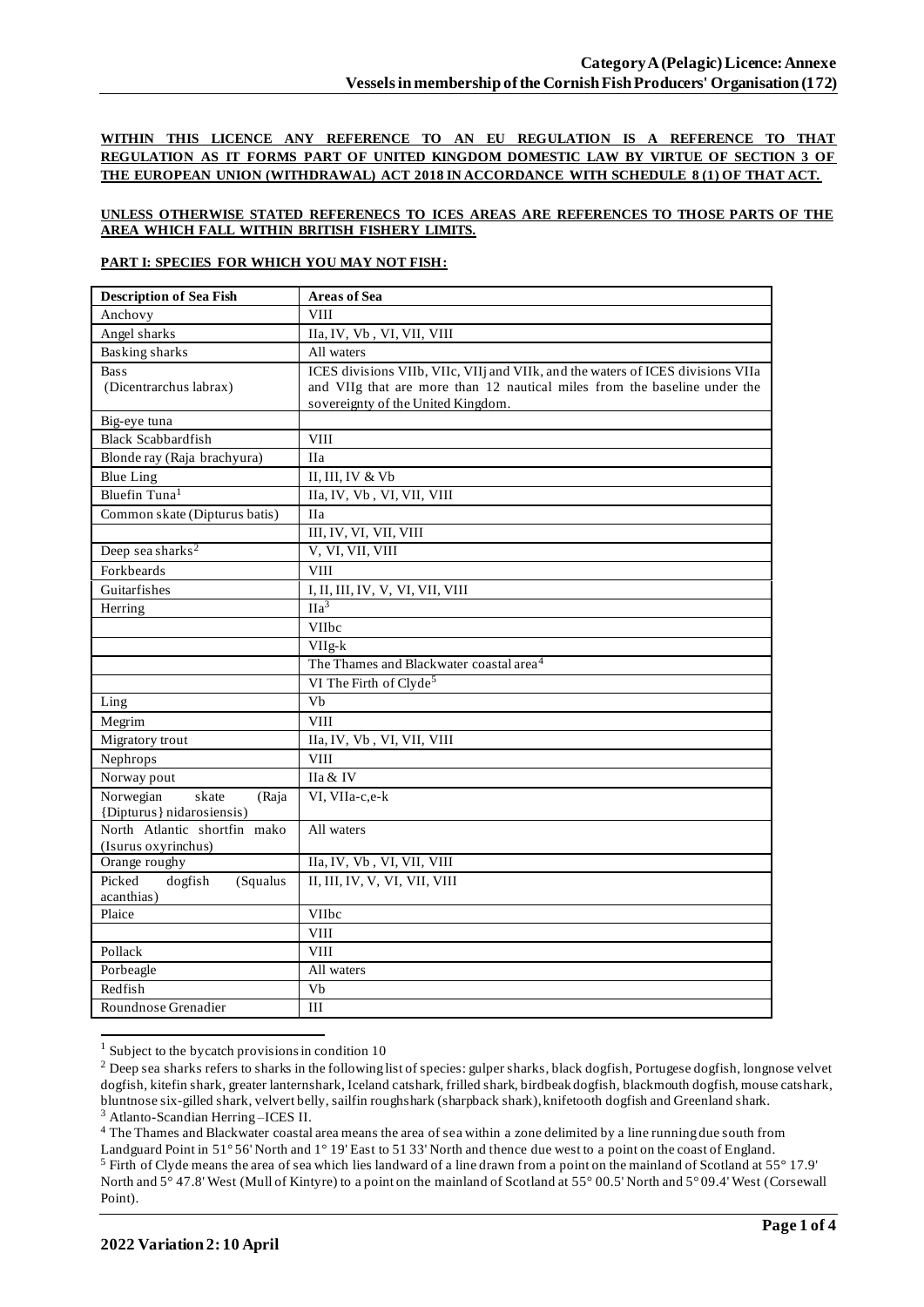| Salmon                                                 | IIa, IV, Vb, VI, VII, VIII                   |  |
|--------------------------------------------------------|----------------------------------------------|--|
| Sandeels                                               | Scottish Inshore Waters <sup>6</sup>         |  |
| <b>Skates and Rays</b>                                 | <b>VIII</b>                                  |  |
| Small-eyed<br>(Raja<br>ray<br>microocellata)           | IIa, IV, VIa, VIb, VIIa-c, VIIe and VIIh-k   |  |
| lanternshark<br><b>Smooth</b><br>(Etmopterus pusillus) | IIa, IV                                      |  |
|                                                        | I, V, VI, VII, VIII                          |  |
| Sole                                                   | <b>VIIbc</b>                                 |  |
|                                                        | <b>VIII</b>                                  |  |
| Starry Ray (Amblyraja radiata)                         | IIa, IIIa, IV, VIId                          |  |
| Thornback ray (Raja clavata)                           | <b>IIIa</b>                                  |  |
| Tope shark (Galeorhinus galeus)                        | When taken with longlines in IIa, IV; and in |  |
|                                                        | I, V, VI, VII, VIII                          |  |
| Undulate Ray (Raja undulata)                           | VI                                           |  |
| White sharks                                           | IIa, IV, Vb, VI, VII, VIII                   |  |
| White Skate (Rostroraja alba)                          | VI, VII, VIII                                |  |
| Whiting                                                | <b>VIII</b>                                  |  |

## **SPECIES FOR WHICH YOU MAY NOT FISH CONTINUED**

| <b>SPECIES</b>         | <b>SEA AREAS</b>                                                              |
|------------------------|-------------------------------------------------------------------------------|
| Boarfish (Capros aper) | VI, VII, VIII                                                                 |
| Mackerel               | IVa Flexibility box <sup>7</sup> (Seasonal closure 15th February – 31st July) |

# DEEP SEA

| Blue Ling           | IIa & IV    |
|---------------------|-------------|
| Roundnose Grenadier | <b>VIII</b> |

### **PART II: QUOTA LIMITATIONS OF TAC STOCKS**

#### **LICENCE HOLDERS ARE REMINDED THAT QUOTA LIMITS ARE IN LIVE WEIGHT.**

For the conversion factors that apply see the bottom of this Annexe.

| <b>TAC SPECIES</b>                  | <b>SEA AREA</b> | UOTA LIMIT/ MONTH<br>(UNLESS OTHERWISE<br><b>STATED</b> ) |
|-------------------------------------|-----------------|-----------------------------------------------------------|
| <b>Greater Silver Smelt</b>         | IIa, IV         | 0.1 tonnes per trip                                       |
| Ling                                | Пa              | 0.1 tonnes per trip                                       |
| Tusk                                | <b>IIa</b>      | 0.1 tonnes per trip                                       |
| Small-eyed ray (Raja microocellata) | VIIf-g          | 1.5 tonnes                                                |

**DEEP-SEA SPECIES SEA AREA**

<sup>&</sup>lt;sup>6</sup> "Scottish inshore waters" means the sea adjacent to the coast of Scotland and to the landward of a limit of 6 nautical miles from the baseline from which the territorial sea is measured, up to the mean high water mark of ordinary spring tides.

 $^7$  Mackerel caught in ICES Division IVa in the periods between 1 August and 15 February shall be recorded against the Western mackerel quota. All other catches of mackerel in ICES Division IVa shall be recorded against the North Sea mackerel quota and shall be subject to any quota limitations set out at **Part II** of this **Annex**.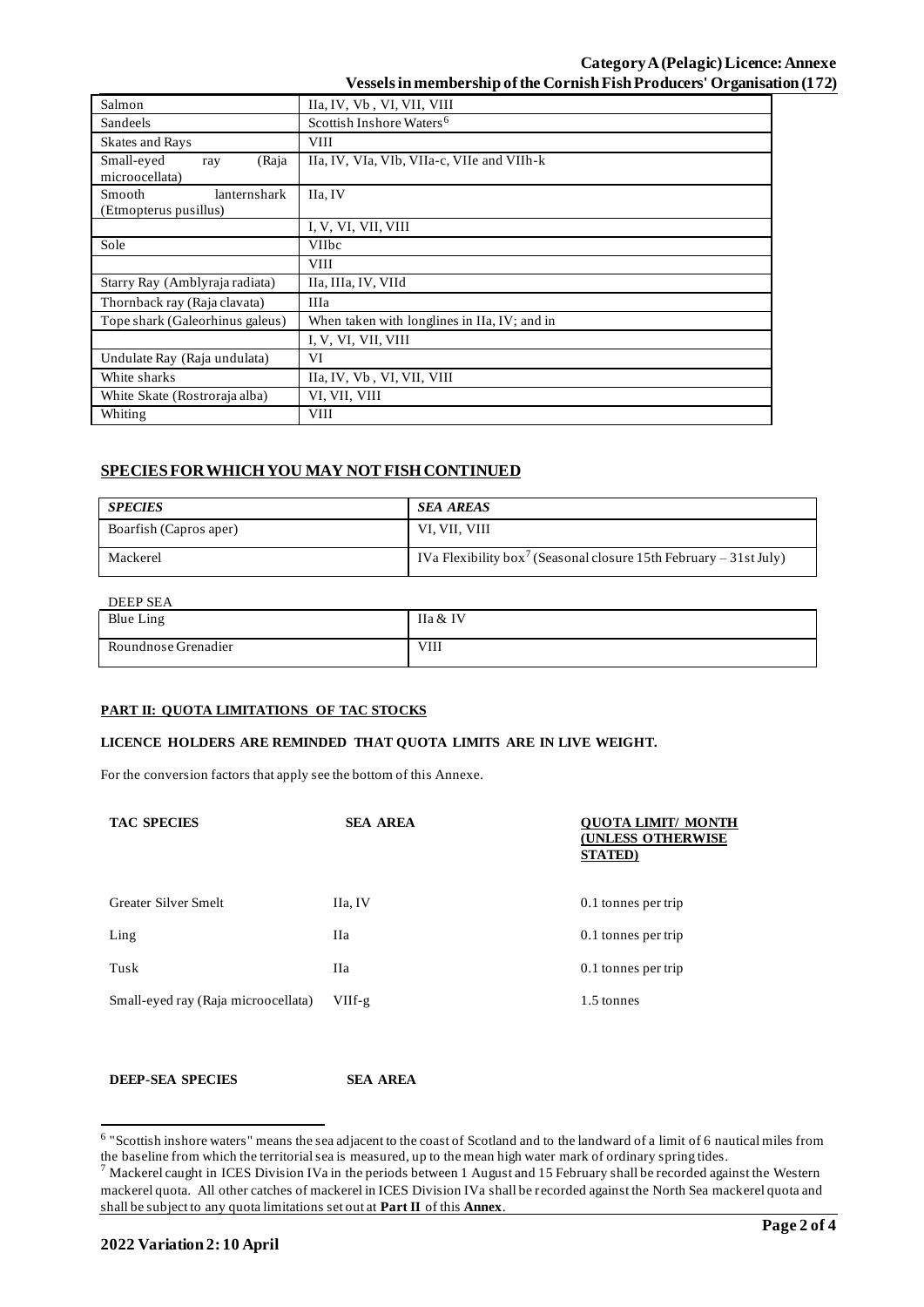## **Category A (Pelagic) Licence: Annexe Vessels in membership ofthe Cornish Fish Producers' Organisation (172)**

|                     | , своего на наспарств |
|---------------------|-----------------------|
| Alfonsinos          | IV, Vb, VI, VII, VIII |
| Black scabbardfish  | Ha, IV, Vb, VI, VII   |
| <b>Forkheards</b>   | Ha, IV, Vb, VI, VII   |
| Red seabream        | VI, VII, VIII         |
| Roundnose grenadier | Ha, IV, Vb, VI, VII   |

A quota limitation of **100 kgs per fishing trip** will apply, either singly or collectively, to the above deep-sea stocks in the sea areas described.

|  | Live weight shall be calculated by multiplying landed weight by the conversion factors set out below. |
|--|-------------------------------------------------------------------------------------------------------|
|  |                                                                                                       |

| Species                     | Code       | Gutted | Gutted &<br>Headed | Fillets | Parts            |
|-----------------------------|------------|--------|--------------------|---------|------------------|
| Anglerfish                  | ANF        | 1.22   | 3.0                |         | $3.0^{8}$        |
| <b>Bass</b>                 | <b>BSE</b> | 1.125  |                    | 2.7     |                  |
| <b>Blue Whiting</b>         | WHB        | 1.15   |                    |         |                  |
| <b>Brill</b>                | <b>BLL</b> | 1.09   | 2.7                |         |                  |
| $\mathrm{Cod}$              | <b>COD</b> | 1.17   | 1.7                | 2.6     | $1.38^{9}$       |
| Conger Eel                  | COE        | 1.125  |                    | 2.7     |                  |
| Common Dab                  | DAB        | 1.11   | 1.39               |         |                  |
| Common Sole                 | <b>SOL</b> | 1.04   |                    | 2.5     |                  |
| Flounder                    | <b>FLE</b> | 1.08   |                    | 2.7     | $1.39^{10}$      |
| Greenland Halibut GHL       |            | 1.08   |                    |         |                  |
| Halibut                     | <b>HAL</b> | 1.08   |                    | 2.7     |                  |
| Haddock                     | HAD        | 1.17   | 1.46               | 2.6     |                  |
| Hake                        | <b>HKE</b> | 1.11   | 1.4                | 2.6     |                  |
| Herring                     | <b>HER</b> | 1.12   | 1.19               |         |                  |
| Horse Mackerel              | <b>JAX</b> | 1.08   |                    |         |                  |
| Lemon Sole                  | LEM        | 1.05   |                    | 2.5     |                  |
| Ling                        | <b>LIN</b> | 1.14   | 1.32               | 2.64    | $2.8^{11}$       |
| Mackerel                    | MAC        | 1.09   |                    |         |                  |
| Megrims                     | LEZ        | 1.06   |                    | 2.5     |                  |
| Mullet                      | <b>MUL</b> | 1.125  |                    | 2.7     |                  |
| Nephrops                    | <b>NEP</b> |        |                    |         | $3.0^{6}$        |
| Plaice                      | PLE        | 1.05   | 1.39               | 2.4     |                  |
| Pollack                     | POL        | 1.17   | 1.36               | 2.7     |                  |
| Redfish                     | <b>RED</b> | 1.19   |                    |         |                  |
| Red Mullet                  | <b>MUR</b> | 1.125  |                    | 2.7     |                  |
| Saithe                      | <b>POK</b> | 1.19   | 1.44               | 2.9     |                  |
| Skates & Rays <sup>12</sup> |            | 1.13   |                    |         | $2.09^{13}$      |
| Picked dogfish              | <b>DGS</b> | 1.35   |                    | 2.7     | $2.52^{8}$       |
| Tope                        | GAG        | 1.125  |                    |         |                  |
| Turbot                      | <b>TUR</b> | 1.09   |                    | 2.7     |                  |
| Tusk                        | <b>USK</b> | 1.14   |                    |         |                  |
| Whiting                     | WHG        | 1.18   | 1.41               | 2.7     |                  |
| Witch                       | WIT        | 1.06   |                    | 2.7     |                  |
|                             |            |        |                    |         |                  |
| <b>Deep Sea Species</b>     | Code       | Gutted | Gutted &           | Fillets | Parts            |
|                             |            |        | Headed             |         |                  |
| <b>Black Scabbardfish</b>   | <b>BSF</b> | 1.24   |                    |         | 1.4 <sup>7</sup> |
| <b>Blue Ling</b>            | <b>BLE</b> | 1.17   | 1.32               | 2.8     |                  |
| Greater Forkbeard           | GFB        | 1.11   | 1.4                |         |                  |
| <b>Greenland Halibut</b>    | <b>GHL</b> | 1.08   |                    |         |                  |
| Roundnose GrenadierRNG      |            | 1.11   | 1.92               |         | $3.2^{14}$       |
|                             |            |        |                    |         |                  |

<sup>8</sup> Tails

<sup>9</sup> Headed

<sup>10</sup> Gutted, headed and skinned

<sup>11</sup> Gutted and salted

<sup>12</sup> Species specific codes and ID guides are available from your local fisheries office

<sup>13</sup> Wings

 $14$  Gutted, headed and tailed